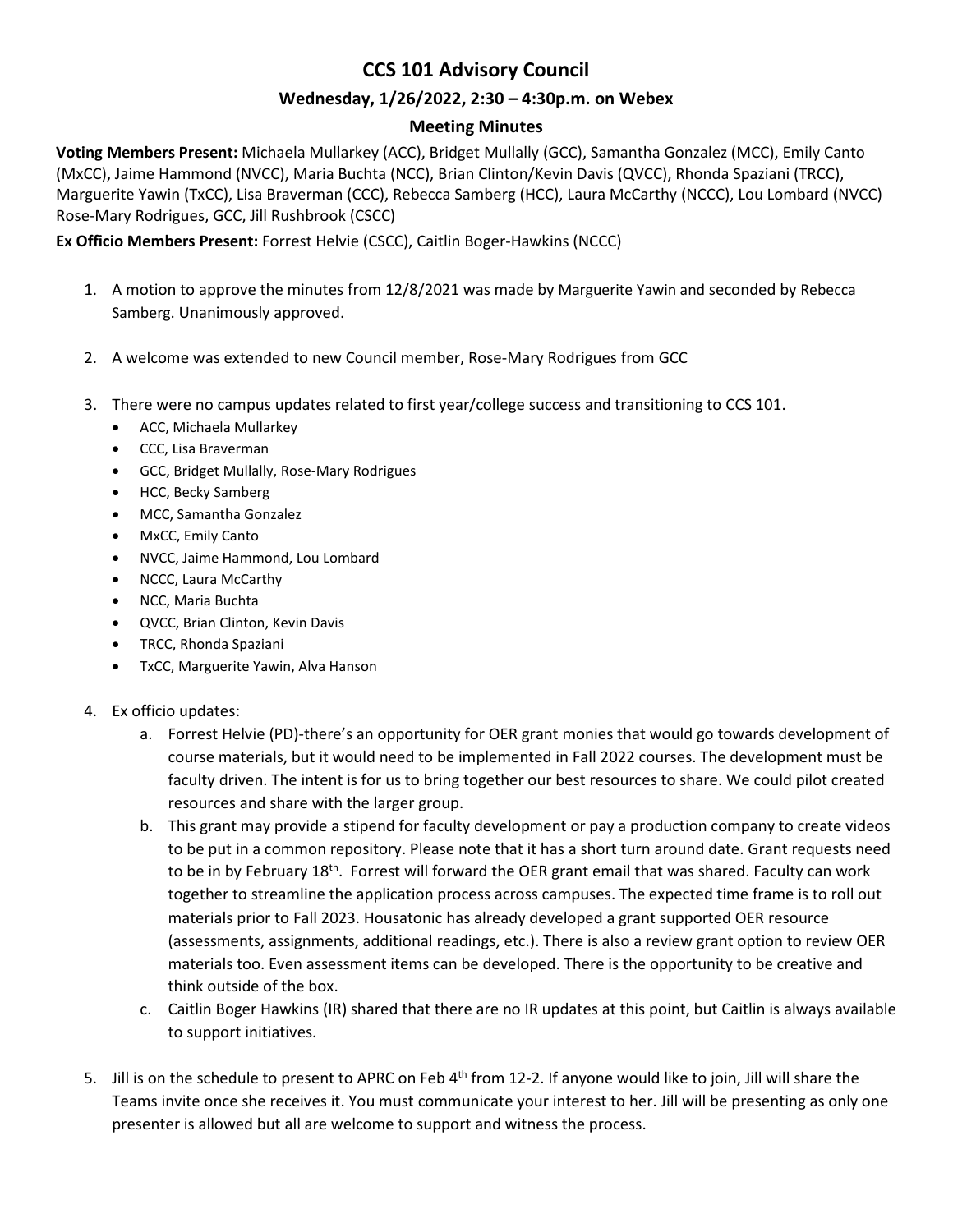- 6. NEW CCS 101 webpage is live[! www.ct.edu/ccs 101](http://www.ct.edu/ccs%20101) Please take your time to go through it and review it.
- 7. Update on meetings with Academic Deans
	- a. Discipline Coordinator role-- Jill met with all the Academic Deans over break at the 12 campuses and they talked about the discipline coordinator role. The BOR is still finalizing the job description. There will be a discipline coordinator at each campus. It may be a searched position. If there's a current coordinator it could be an internal process only.
	- b. Staffing sections—Jill and the Academic Deans discussed potential staffing needs and next steps.
	- c. Piloting CCS 101 prior to Fall 2023-will be dependent on each campus. Each campus would bring it to their curriculum committees this semester to pilot it in Fall 2022 or next semester to pilot it in Spring 2023.
- 8. PD events for Council members Spring 2022 Operationalizing CCS 101 for instructors

Christine Harrington and Joe Cullen- 3 pd events. This is just for council members.

- **2 hr session in February – Friday, 2/25 from 2-4pm**
	- o 1st session: Develop Rubric for Vetting Exemplars and Process for Exemplar Submissions . We would like to have some exemplars to vet.
- **2 hr session in March – Friday, 3/25 from 2-4pm**
	- $\circ$  2<sup>nd</sup> session: Use Rubrics to Vet Submitted Exemplars-We will also have the rubric and there will be a call out to vet submitted exemplars
- **2 hr session in April – Friday, 4/22 from 2-4pm**
	- $\circ$  3<sup>rd</sup> session: Develop Master Course Syllabus for CCS 101-want to have great resources established for this course.
- 9. Subcommittee Work for Spring 2022-we are now breaking into subcommittee work. Our subcommittees will meet and then report out to the Council. Volunteers to coordinate the subcommittees were identified.
	- a. Priorities for Spring 2022 (see below)
	- b. The volunteer point person will organize subcommittee meetings beginning in Spring 2022, subcommittees will report monthly on progress of semester priorities at the monthly CCS 101 Advisory Council meetings. Subcommittees will be scheduling meetings in between the Council's monthly meeting dates.

The Subcommittees broke into their respective groups for 25 minutes.

- **Curriculum Development and Assessment** (create process for course review and continual curriculum development including an assessment process, tools, and rubrics) **– Joe Cullen will be point person for rubric and assessment**
	- o **Jaime Hammond**
	- o **Samantha Gonzalez**
	- o **Marguerite Yawin**

## **Spring 2022 priorities:**

- $\triangleright$  Create plan for vetting "exemplar assignments"
- $\triangleright$  Create Master Course Syllabus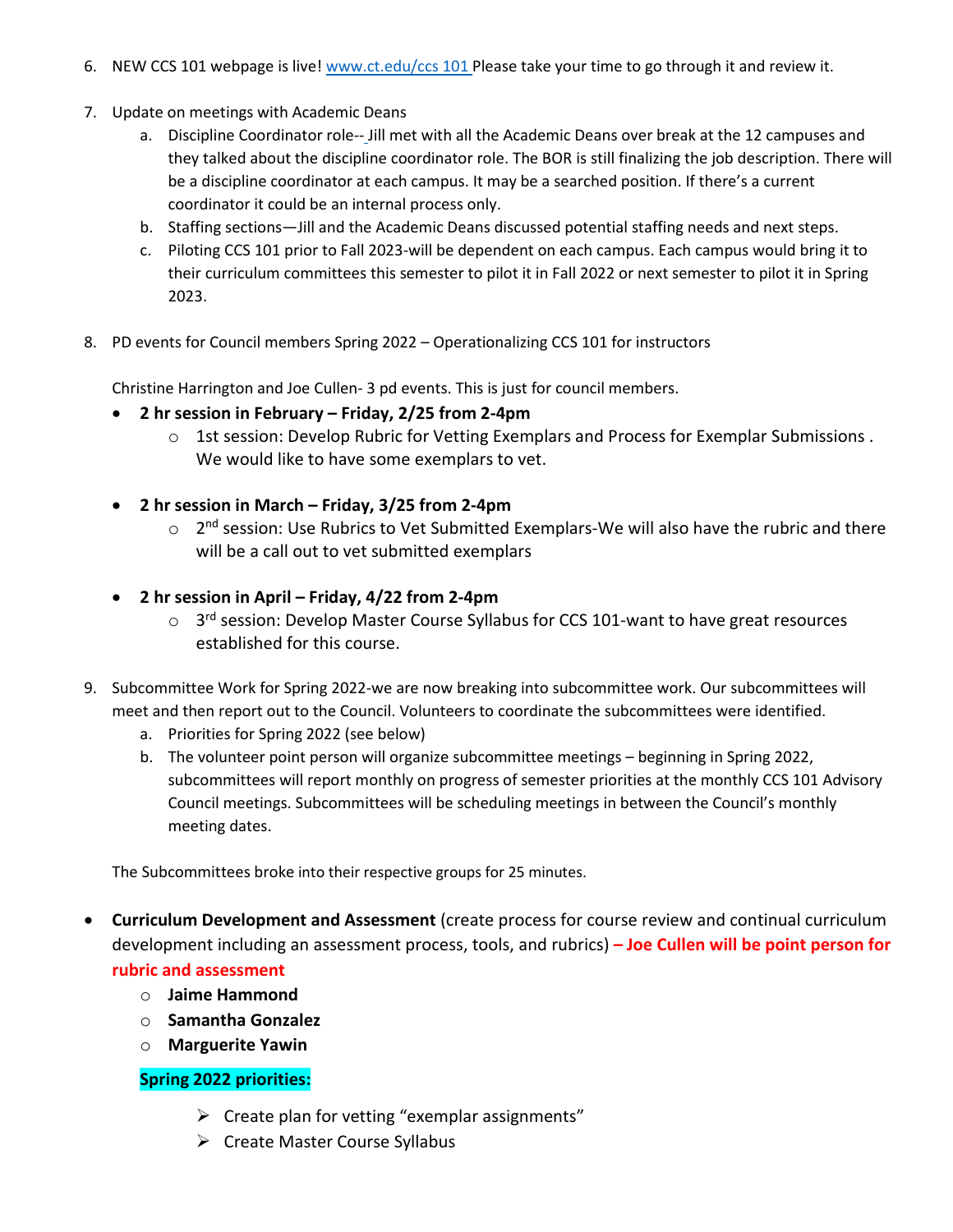## **Future Goals:**

- $\triangleright$  \*In collaboration with Quality of Instruction subcommittee, create Master Course Shell
- $\triangleright$  Create ongoing assessment plan
- **Policy Clarification & Implementation** (clarify student exemption policy, how to ensure students take within 9 credits, course delivery options for degree students to take within first 9 credits) **- Diane Clokey will be point person for policy clarification Amy Fest -title?**
	- o **Kevin Davis**
	- o **Laura McCarthy**
	- o **Lou Lombard**

## **Spring 2022 priorities:**

- $\triangleright$  Clarify student exemption policy (incoming Fall 2023 vs. continuing)
- $\triangleright$  Propose process to ensure students take within first 9 credits (sequencing, advising, etc.)

## **Future Goals:**

 $\triangleright$  Develop plan/menu for course delivery options for degree students to take within first 9 credits (summer bridge, first half course, modalities)

#### **Discussion**:

Discourse ensued in reference to if we mandate CCS 101 in the first 9 credits, we won't' have enough courses to sustain FT faculty in the spring.

The data group will need to revisit course numbers. JD Matheson looked at the numbers as well. Starting in the Fall 2023, students enrolled in 9 credits or more will need to enroll first semester, but less than 9 credits may take it in the spring. The numbers of sections needed will need to be revisited. We need to research the best course number structure as a council.

There was concern expressed about pushback if we don't hire in other academic areas where there are openings. With diminishing enrollments, more FT faculty may be able to teach sections.

- **Professional Development/Learning** (evaluate PD needs and inform/assist in planning events) **– Forrest Helvie will point person for PD**
	- o **Maria Buchta**
	- o **Bridget Mullally**
	- o **Michaela Mullarkey**

## **Spring 2022 priorities:**

- $\triangleright$  Develop required training of new instructors and delivery method(s)
- $\triangleright$  Develop PD plan for Fall 2022 (system wide)

## **Future Goals:**

- $\triangleright$  Develop outcomes based professional development
- $\triangleright$  Develop "delivery method" professional development and create "course delivery communities" to support faculty teaching CCS 101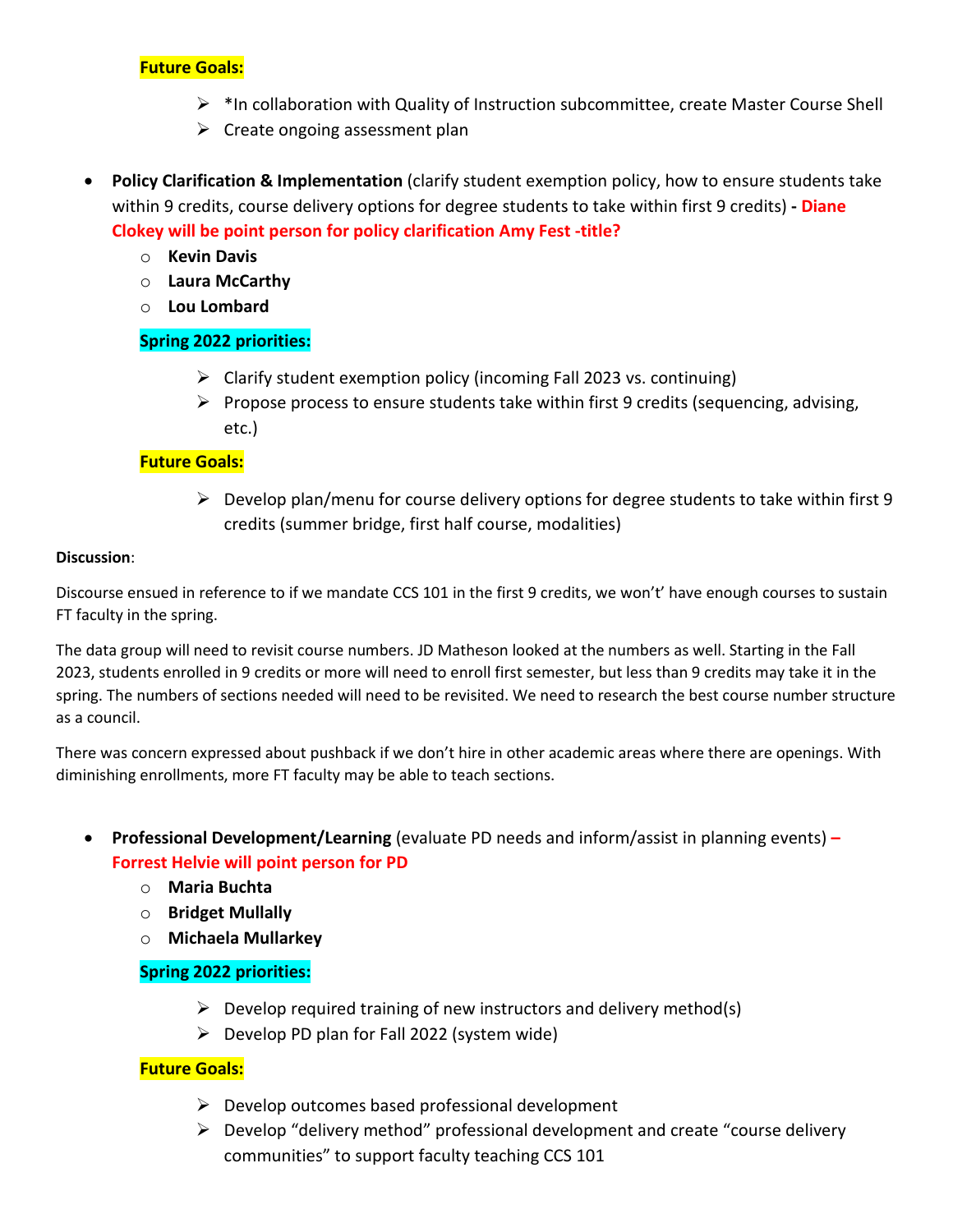**Discussion**: This committee will look into developing departmental handbooks. Having codified standard operating procedures for FYE would be beneficial. This work will be happening system wide for Fall 2022.

- **Quality of Instruction** (research/develop a repository for CCS 101 instructors, review/create CCS 101 instructor job descriptions - both FT and PT, OER review/development, plan for instructor and student evaluation) - **Adrianne Dunham and Katie O'Connell will be point persons for repository on BB and Master Course Shell / Christie Higney will be point person for job description/HR**
	- o **Becky Samberg**
	- o **Rhonda Spaziani**
	- o **Emily Canto**

## **Spring 2022 priorities:**

- $\triangleright$  Create job descriptions for CCS 101 Instructor (both FT and PT)
- $\triangleright$  Start building a repository in Blackboard

## **Future Goals:**

- $\triangleright$  \*In collaboration with Curriculum Development subcommittee, create Master Course Shell
- $\triangleright$  OER review and development
- $\triangleright$  Develop plan for evaluation (instructors and students)

**Discussion**: There was a posting for a FYE Instructor but not a CCS 101 instructor at this time. If we want to pilot a job description, it needs to be specific to CCS 101.

- **Data/Student Success Measurement** (use data to help in planning roll-out of CCS 101 including estimated sections and scheduling needs, determine what data sets to review and outline process and timeline to determine course effectiveness) **- Caitlin Boger-Hawkins will be point person for IR** 
	- o **Lisa Braverman**
	- o **Brian Clinton**
	- o **Rose Mary Rodrigues**

## **Spring 2022 priorities:**

- $\triangleright$  Collaborate with IR to revisit estimated sections needed for each campus
- $\triangleright$  Gather scheduling/enrollment data what works best (modality, times, etc.)

## **Future Goals:**

 $\triangleright$  Develop plan on measuring effectiveness of and student success in CCS 101

**Discussion: Late start data and modality success rates were discussed. Success rates comparators would lend direction to modality recommendations.**